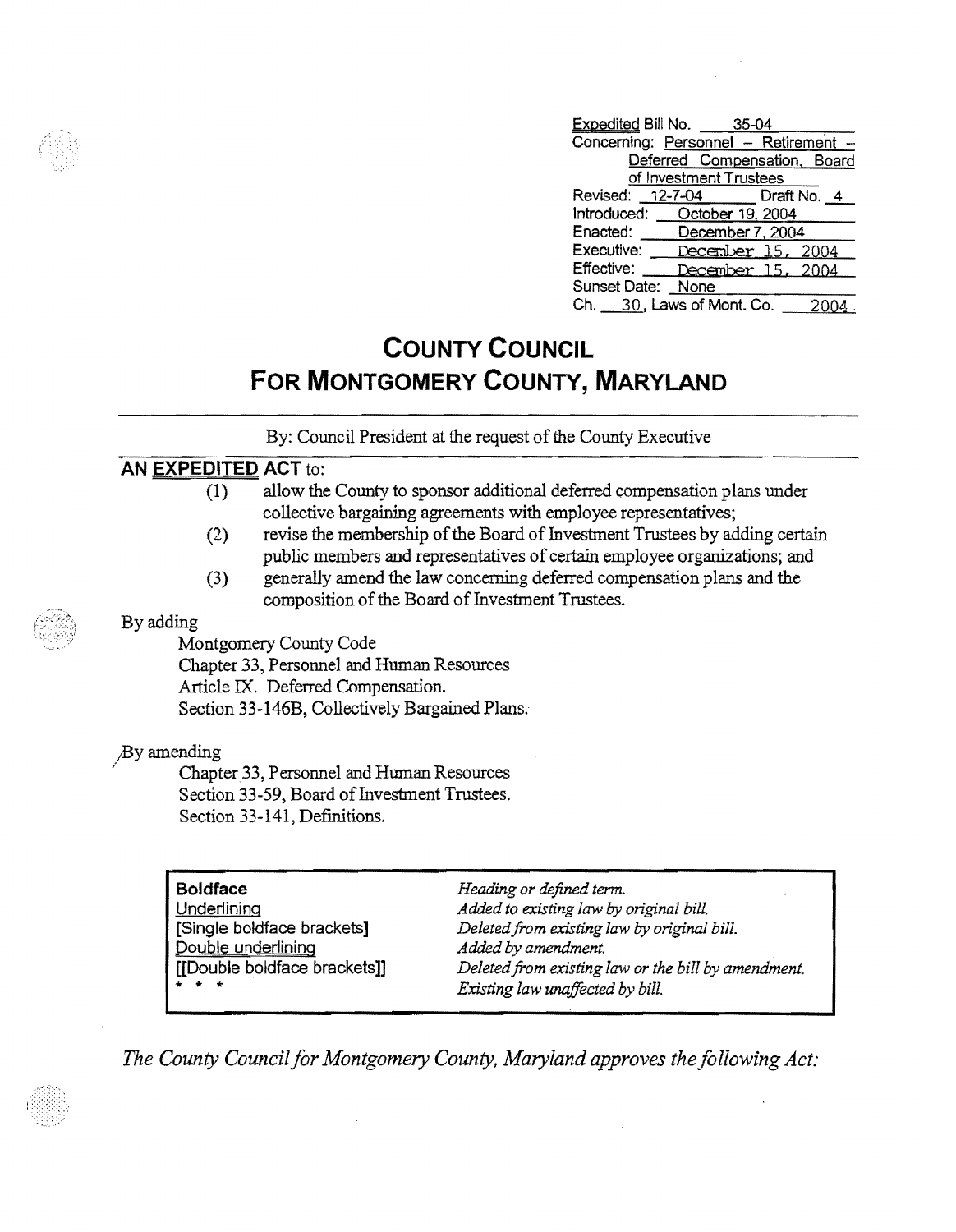$\bar{\bar{z}}$ 

| 1              | Sec. 1. Sections 33-59 and 33-141 are amended and Section 33-146B is |                                                                          |  |  |  |  |  |
|----------------|----------------------------------------------------------------------|--------------------------------------------------------------------------|--|--|--|--|--|
| $\overline{2}$ | added as follows:                                                    |                                                                          |  |  |  |  |  |
| 3              | $33 - 59.$                                                           | Board of investment trustees.                                            |  |  |  |  |  |
| 4              |                                                                      | *<br>*<br>*                                                              |  |  |  |  |  |
| 5              | (b)                                                                  | Membership.                                                              |  |  |  |  |  |
| 6              |                                                                      | The <b>Board</b> has $[9]$ 13 trustees.<br>(1)                           |  |  |  |  |  |
| $\tau$         |                                                                      | *<br>*                                                                   |  |  |  |  |  |
| 8              |                                                                      | The following $[5]$ 9 trustees must be appointed by the Executive<br>(3) |  |  |  |  |  |
| 9              |                                                                      | and confirmed by the Council:                                            |  |  |  |  |  |
| 10             |                                                                      | [An] Three active County employees, [in] each of whom is<br>(A)          |  |  |  |  |  |
| 11             |                                                                      | a member of a different collective bargaining unit, and                  |  |  |  |  |  |
| 12             |                                                                      | who [is a] are vested members of the retirement system,                  |  |  |  |  |  |
| 13             |                                                                      | or [an] individuals recommended by [an] each employee                    |  |  |  |  |  |
| 14             |                                                                      | organization certified under Articles V, VII, or X. Each                 |  |  |  |  |  |
| 15             |                                                                      | employee organization may recommend 3 to 5                               |  |  |  |  |  |
| 16             |                                                                      | individuals for [this] the respective trustee position.                  |  |  |  |  |  |
| 17             |                                                                      | Before appointing [this] these trustees, the Executive must              |  |  |  |  |  |
| 18             |                                                                      | consider, and should select from, the individuals                        |  |  |  |  |  |
| 19             |                                                                      | recommended by the employee organizations. The                           |  |  |  |  |  |
| 20             |                                                                      | Executive must not appoint more than one person from                     |  |  |  |  |  |
| 21             |                                                                      | each employee organization. The Executive must notify                    |  |  |  |  |  |
| 22             |                                                                      | the Council when appointing an individual not                            |  |  |  |  |  |
| 23             |                                                                      | recommended by an employee organization. A 3-year                        |  |  |  |  |  |
| 24             |                                                                      | term for [this] these trustees ends on March $1[[,]]$ [2001,             |  |  |  |  |  |
| 25             |                                                                      | and] of every third year [thereafter] after each trustee is              |  |  |  |  |  |
| 26             |                                                                      | confirmed by the Council [[confirms the respective                       |  |  |  |  |  |

2

 $\mathcal{A}^{\mathcal{A}}$ 

 $\hat{\boldsymbol{\beta}}$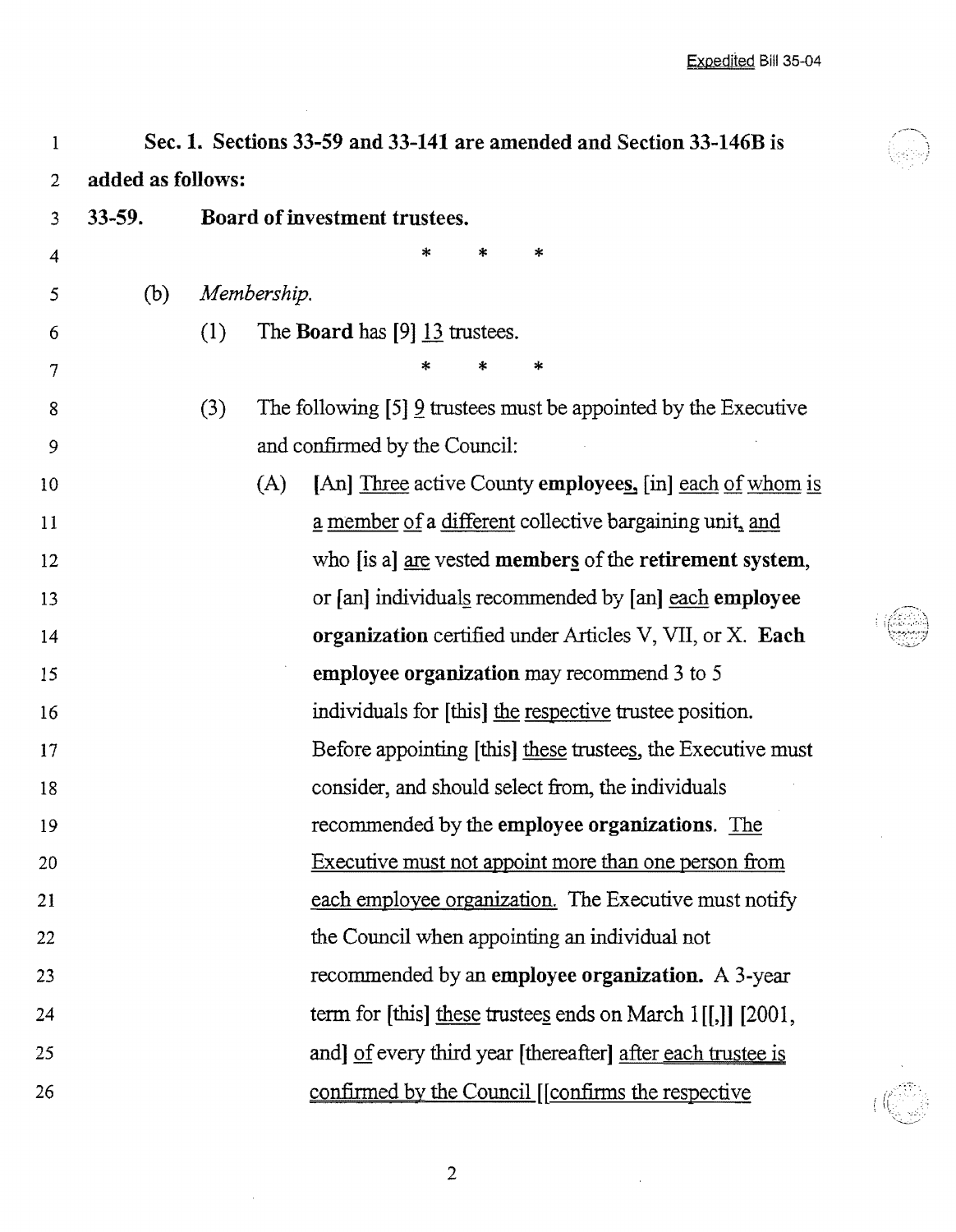$\ddot{\phantom{a}}$ 

 $\ddot{\phantom{a}}$ 

| 27 |     | appointment]. Any trustee appointed under this                           |
|----|-----|--------------------------------------------------------------------------|
| 28 |     | subparagraph must not vote on any matter involving the                   |
| 29 |     | County deferred compensation plan.                                       |
| 30 |     | $[[^*$<br>∗<br>*]]                                                       |
| 31 | (B) | An active County employee who is a vested member of the                  |
| 32 |     | retirement system and the Merit System, and not a member                 |
| 33 |     | of a collective bargaining unit. A 3-year term for this                  |
| 34 |     | trustee ends on March 1[[, 1999, and]] $\underline{of}$ every third year |
| 35 |     | [[thereafter]] after the trustee is confirmed by the Council.            |
| 36 | (C) | A retired County employee who is a member of the                         |
| 37 |     | retirement system. Before appointing this trustee, the                   |
| 38 |     | Executive must consider, and should select from, a list of 3             |
| 39 |     | to 5 individuals recommended by the Montgomery County                    |
| 40 |     | Retired Employees' Association. The Executive must                       |
| 41 |     | notify the Council when nominating an individual not                     |
| 42 |     | recommended by the Association. A 3-year term for this                   |
| 43 |     | trustee ends on March 1[[, 2000, and]] $\underline{of}$ every third year |
| 44 |     | [[thereafter]] after the trustee is confirmed by the Council.            |
| 45 | (D) | [[A representative]] Two representatives of the Council                  |
| 46 |     | who are knowledgeable in pensions, investments, or                       |
| 47 |     | <u>financial matters</u> . Before appointing [[this trustee]] each of    |
| 48 |     | these trustees, the Executive must consider, and should                  |
| 49 |     | select from, a list of 3 to 5 individuals recommended by                 |
| 50 |     | the Council. A 3-year term for $[[$ this trustee $]]$ these              |
| 51 |     | trustees ends on March 1[[, 2000, and]] of every third year              |
| 52 |     | [[thereafter]] after each trustee is confirmed by the                    |
| 53 |     | Council.                                                                 |
|    |     |                                                                          |

3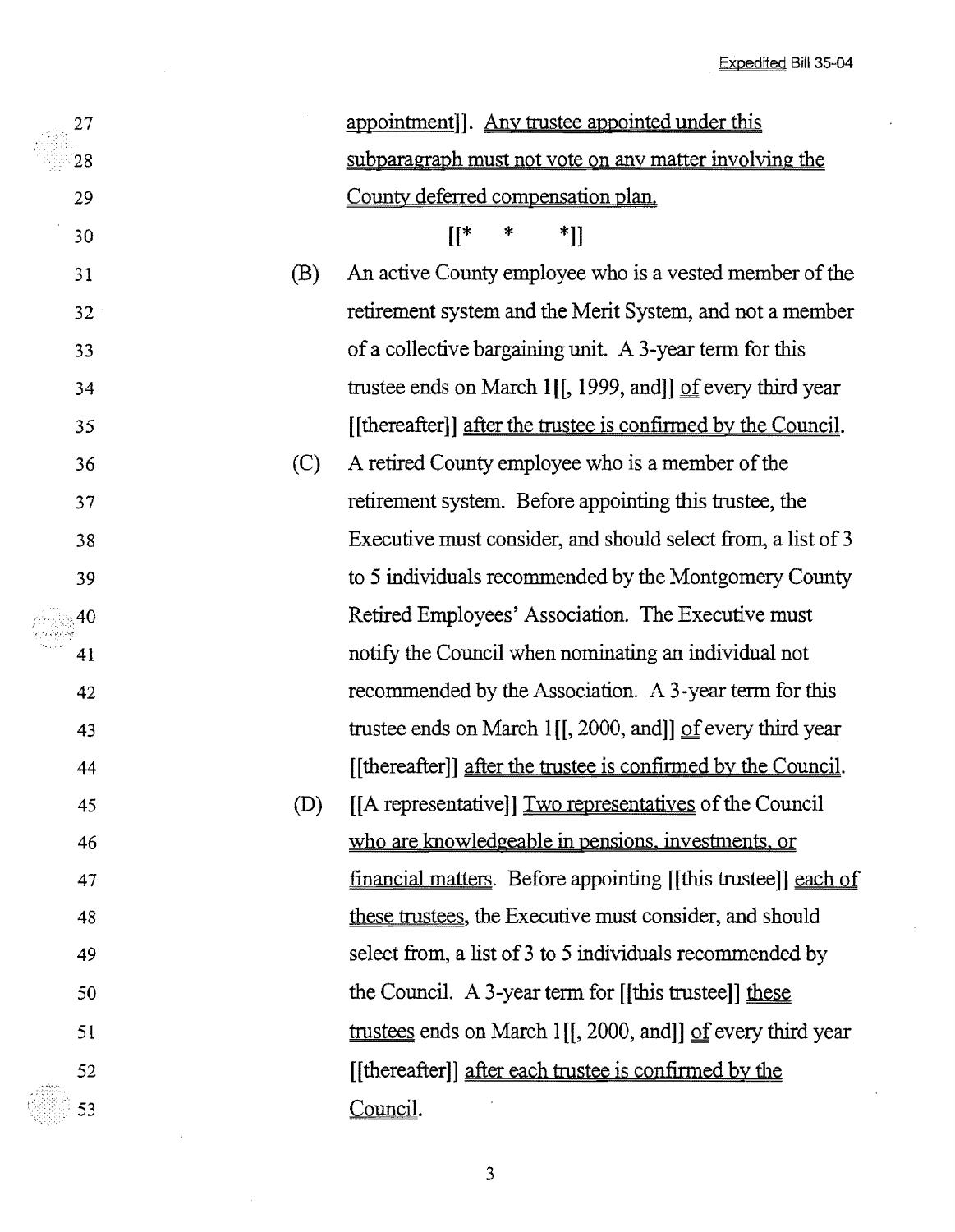Expedited Bill 35-04

 $\hat{\mathcal{A}}$ 

| 54 |                        |              | (E)                |                                  |        |        |         | [An] [[Three]] Two individuals knowledgeable in                        |  |
|----|------------------------|--------------|--------------------|----------------------------------|--------|--------|---------|------------------------------------------------------------------------|--|
| 55 |                        |              |                    |                                  |        |        |         | pensions, investments, or financial matters. [The                      |  |
| 56 |                        |              |                    |                                  |        |        |         | Executive must not appoint a person who furnishes, or is               |  |
| 57 |                        |              |                    |                                  |        |        |         | employed by a firm that furnishes, to pension funds and                |  |
| 58 |                        |              |                    |                                  |        |        |         | other institutional investors the kind of investment services          |  |
| 59 |                        |              |                    |                                  |        |        |         | purchased by the Board.]] Before nominating [this] these               |  |
| 60 |                        |              |                    |                                  |        |        |         | trustees, the Executive must consider, and should select               |  |
| 61 |                        |              |                    |                                  |        |        |         | from, individuals recommended by citizens or countywide                |  |
| 62 |                        |              |                    |                                  |        |        |         | citizens' groups. An individual recommended by a                       |  |
| 63 |                        |              |                    |                                  |        |        |         | citizens' group need not be a member of the group. The                 |  |
| 64 |                        |              |                    |                                  |        |        |         | Executive must notify the Council when nominating an                   |  |
| 65 |                        |              |                    |                                  |        |        |         | individual not recommended by a citizens' group. A 3-                  |  |
| 66 |                        |              |                    |                                  |        |        |         | year term for [this] these trustees ends on March $1[[,]]$             |  |
| 67 |                        |              |                    |                                  |        |        |         | [1999, and] of every third year [thereafter] after each                |  |
| 68 |                        |              |                    |                                  |        |        |         | trustee <sup>[['s appointment]]</sup> is confirmed by the Council.     |  |
| 69 |                        |              |                    |                                  | *      | ∗      | *       |                                                                        |  |
| 70 |                        | $\circ$      |                    |                                  |        |        |         | The Executive must not appoint as a trustee any person who             |  |
| 71 |                        |              |                    |                                  |        |        |         | furnishes, or is employed by a firm that furnishes, to pension         |  |
| 72 |                        |              |                    |                                  |        |        |         | funds and other institutional investors the kind of investment         |  |
| 73 |                        |              |                    | services purchased by the Board. |        |        |         |                                                                        |  |
| 74 | 33-141.                |              | <b>Definitions</b> |                                  |        |        |         |                                                                        |  |
| 75 |                        |              |                    |                                  | $\ast$ | $\ast$ | $\star$ |                                                                        |  |
| 76 | <u>(b)</u>             |              |                    |                                  |        |        |         | Collectively Bargained Plan means a plan established under Section 33- |  |
| 77 |                        | <u>146B.</u> |                    |                                  |        |        |         |                                                                        |  |
| 78 | [(b)](c)               |              |                    |                                  | *      | $\ast$ | *       |                                                                        |  |
| 79 | $[(c)](\underline{d})$ |              |                    |                                  | $\ast$ | *      | *       |                                                                        |  |
| 80 | $[(d)]$ (e)            |              |                    |                                  | $\ast$ | $\ast$ | $\ast$  |                                                                        |  |
|    |                        |              |                    |                                  |        |        |         |                                                                        |  |

 $\sim$   $\sim$ 

4

 $\sim$   $\sim$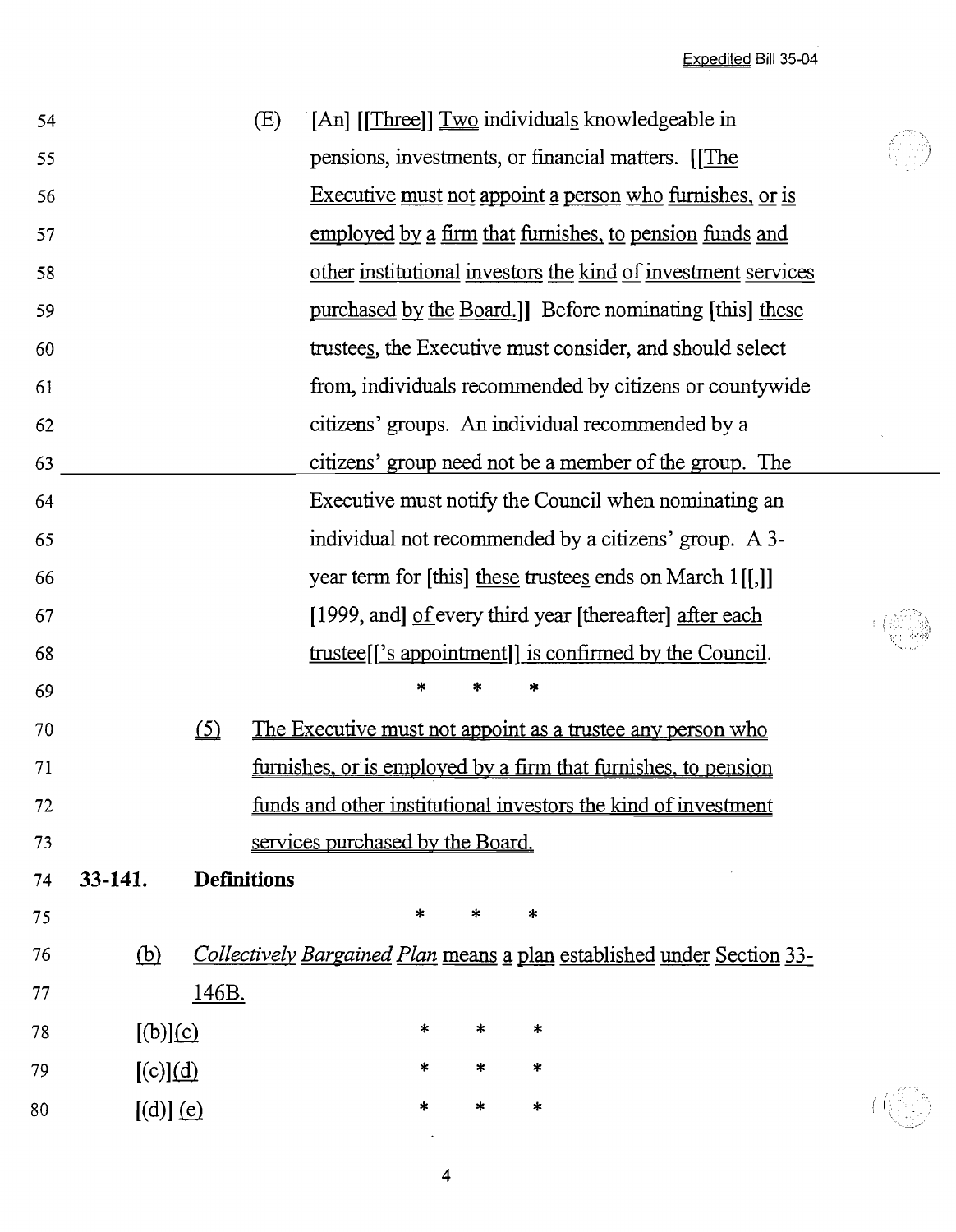| 81  | $[(e)] (\underline{f})$ |          |                                                            | $\ast$ | $\ast$ | $\ast$                                                                              |
|-----|-------------------------|----------|------------------------------------------------------------|--------|--------|-------------------------------------------------------------------------------------|
| 82  | [(f)] (g)               |          |                                                            | *      | $\ast$ | $\ast$                                                                              |
| 83  | $33-146B.$              |          | <b>Collectively Bargained Plans.</b>                       |        |        |                                                                                     |
| 84  |                         |          |                                                            |        |        | The County may [[sponsor]] establish and maintain one or more additional            |
| 85  |                         |          |                                                            |        |        | deferred compensation plans for <b>employees</b> covered by a collective bargaining |
| 86  |                         |          | agreement. In the case of any collectively bargained plan: |        |        |                                                                                     |
| 87  | (a)                     |          |                                                            |        |        | <u>The [[employee]] certified representative must assume the duties and</u>         |
| 88  |                         |          |                                                            |        |        | responsibilities of the <b>Board</b> , except for the requirements of Section 33-   |
| 89  |                         |          |                                                            |        |        | $61(a)$ , and the [[employee]] certified representative must assume the             |
| 90  |                         |          |                                                            |        |        | duties and responsibilities of the Chief Administrative Officer and the             |
| 91  |                         |          | County under this Article.                                 |        |        |                                                                                     |
| 92  | <u>(b)</u>              |          |                                                            |        |        | The Board, Chief Administrative Officer, and County have no fiduciary               |
| 93  |                         |          |                                                            |        |        | or other responsibility for a collectively bargained plan except as                 |
| 94  |                         |          |                                                            |        |        | <u>required by federal law, including any regulation, ruling, or other</u>          |
| 95  |                         |          | <u>guidance issued under that law.</u>                     |        |        |                                                                                     |
| 96  | (c)                     |          |                                                            |        |        | <u>The [[employee]] certified representative must indemnify the County</u>          |
| 97  |                         |          |                                                            |        |        | and provide fiduciary liability insurance protecting itself and the County          |
| 98  |                         |          |                                                            |        |        | in an amount agreed to by the County and [[employee]] certified                     |
| 99  |                         |          | representative through collective bargaining.              |        |        |                                                                                     |
| 100 | <u>(d)</u>              |          |                                                            |        |        | The officers of the [[employee]] certified representative who have direct           |
| 101 |                         |          |                                                            |        |        | responsibility for plan administration, and the trustees of any trust               |
| 102 |                         |          | established under this Section, must:                      |        |        |                                                                                     |
| 103 |                         | $\Omega$ |                                                            |        |        | provide financial disclosure to the participants of the plan in a                   |
| 104 |                         |          |                                                            |        |        | <u>form and manner [[similar to]] at least as stringent as that</u>                 |
| 105 |                         |          | required of the <b>Board</b> ; and                         |        |        |                                                                                     |
| 106 |                         | (2)      |                                                            |        |        | establish and conform to a code of ethical conduct, approved by                     |
| 07  |                         |          |                                                            |        |        | participants in the plan, [[similar to]] at least as stringent as that              |

 $\label{eq:2.1} \frac{d\mathbf{r}}{d\mathbf{r}} = \frac{1}{2} \left( \frac{d\mathbf{r}}{d\mathbf{r}} \right)^2.$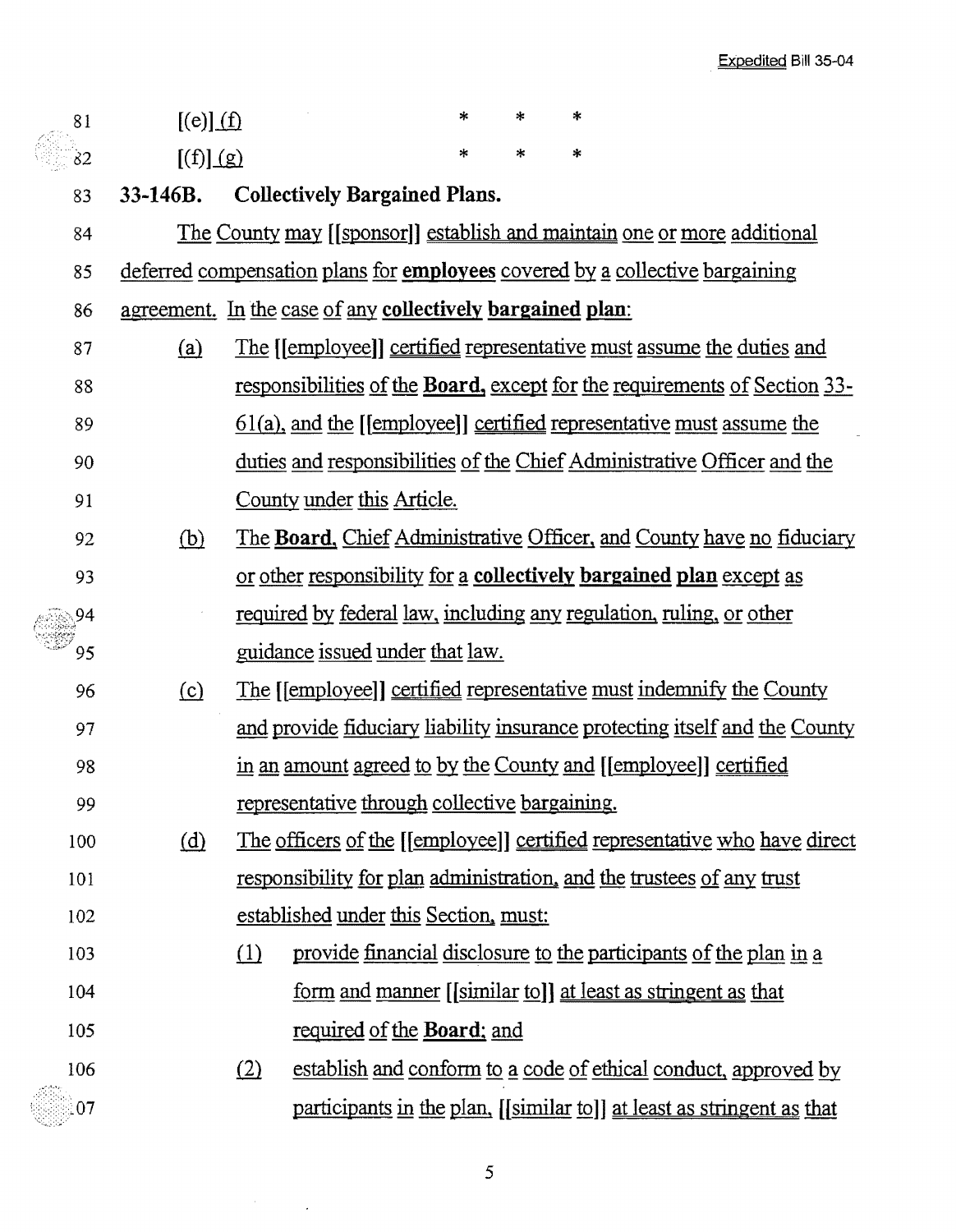Expedited Bill 35-04

 $\frac{1}{\sqrt{2}}$ 

Ü

 $\label{eq:2.1} \frac{1}{\sqrt{2\pi}}\int_{0}^{\infty}\frac{1}{\sqrt{2\pi}}\left(\frac{1}{\sqrt{2\pi}}\right)^{2}d\mu_{\rm{max}}^{2}d\mu_{\rm{max}}^{2}$ 

| 108 |                                |          | required of the Board.                                                           |  |  |  |
|-----|--------------------------------|----------|----------------------------------------------------------------------------------|--|--|--|
| 109 | <u>(e)</u>                     |          | <u>The collectively bargained plan, and its separate trust, custodial</u>        |  |  |  |
| 110 |                                |          | <u>account</u> or annuity contract, must meet, in form and operation, all        |  |  |  |
| 111 |                                |          | applicable requirements of the Internal Revenue Code and any                     |  |  |  |
| 112 |                                |          | regulation, ruling, or other guidance issued under that law.                     |  |  |  |
| 113 | $\mathbb{I}(\hat{\mathbb{I}})$ |          | The plan must allow each participant annually, during a certain time             |  |  |  |
| 114 |                                |          | <u>period, to transfer assets from this plan to any other plan for which the</u> |  |  |  |
| 115 |                                |          | participant is eligible, or from that plan to this plan.]                        |  |  |  |
| 116 | $\sqrt{\frac{g}{g}}$           |          | Within two months after any plan begins operations under this Section,           |  |  |  |
| 117 |                                |          | and by January 15 of each year thereafter, the plan trustees must                |  |  |  |
| 118 |                                |          | transmit to the Chief Administrative Officer and Council a report that           |  |  |  |
| 119 |                                |          | <u>documents and certifies that the trustees, as fiduciaries of the plan:</u>    |  |  |  |
| 120 |                                | $\Omega$ | are in compliance with the prudence and duty of lovalty standard                 |  |  |  |
| 121 |                                |          | of care codified in Section 33-61C, the prohibited transaction                   |  |  |  |
| 122 |                                |          | provisions in Section 33-60(e), and the self-dealing prohibitions                |  |  |  |
| 123 |                                |          | in Section 33-61D;                                                               |  |  |  |
| 124 |                                | (2)      | have met their obligations to obtain fiduciary liability insurance.              |  |  |  |
| 125 |                                |          | retain a trustee acceptable to the County, and retain an                         |  |  |  |
| 126 |                                |          | independent investment consultant; and                                           |  |  |  |
| 127 |                                | $\Omega$ | have retained an independent auditor that has provided (or, in the               |  |  |  |
| 128 |                                |          | case of the first report, will provide) an annual report to the                  |  |  |  |
| 129 |                                |          | Council, as the Board does for the County Plan, and have fully                   |  |  |  |
| 130 |                                |          | addressed all issues raised in each audit report:                                |  |  |  |
| 131 |                                | $\Delta$ | have retained all providers and contractors for the plan (for any                |  |  |  |
| 132 |                                |          | transaction greater than \$25,000) through an open competitive                   |  |  |  |
| 133 |                                |          | bidding process; and                                                             |  |  |  |

6

 $\sim$   $\sim$ 

 $\bar{\mathcal{E}}$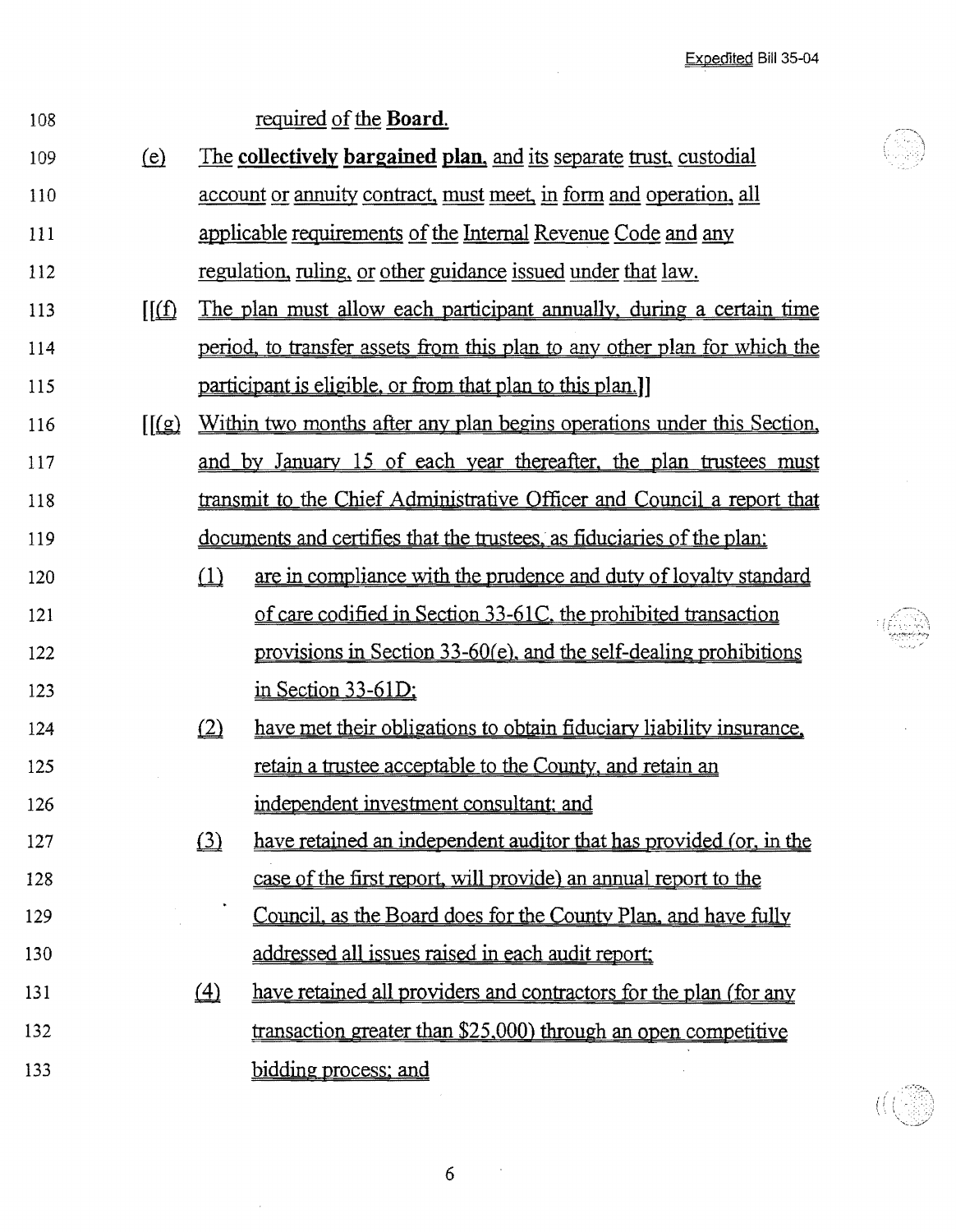$\hat{\boldsymbol{\beta}}$ 

| 134  |                         | (5)    | included in the audit report a list of any rebates, and any direct or                |
|------|-------------------------|--------|--------------------------------------------------------------------------------------|
| 135  |                         |        | indirect compensation, received by the plan or any trustee or                        |
| 136  |                         |        | fiduciary.]]                                                                         |
| 137  | $\sqrt{\ln h}$          |        | The Chief Administrative Officer must report by January 15 of each                   |
| 138  |                         |        | year to the Council:                                                                 |
| 139  |                         | $\Box$ | specific data on fund options and fees in any collectively                           |
| 140  |                         |        | <u>bargained plan and how they compare to the County Plan; and</u>                   |
| 141  |                         | (2)    | on coordination between the County Plan and any collectively                         |
| 142  |                         |        | bargained plan on contribution limits, tax information, and                          |
| 143  |                         |        | provisions such as normal retirement age, catch-up rules, and                        |
| 144  |                         |        | excess deferrals, that are essential to avoid violations of the                      |
| 145  |                         |        | Internal Revenue Code.]                                                              |
| 146  | $\overline{\mathbf{D}}$ |        | <u>Any trustee or fiduciary of a collectively bargained plan must not</u>            |
| ी 47 |                         |        | accept any direct or indirect compensation from any person who does                  |
| 148  |                         |        | business with that plan.                                                             |
| 149  |                         |        | Sec. 2. Expedited Effective Date.                                                    |
| 150  |                         |        | The Council declares that this legislation is necessary for the immediate            |
| 151  |                         |        | protection of the public interest. This act takes effect on the date when it becomes |
| 152  | <u>law.</u>             |        |                                                                                      |
| 153  | Approved:               |        |                                                                                      |
| 154  |                         |        |                                                                                      |
| 155  |                         |        | Coortleventhol                                                                       |
|      |                         |        | George Leventhal, Vice President, County Council<br>Date                             |
| 156  | Approved:               |        |                                                                                      |
| 157  |                         |        |                                                                                      |
| 158  |                         |        |                                                                                      |
|      |                         |        | Douglas M. Duncan, County Executive<br>Date                                          |

 $\ddot{\phantom{0}}$ 

 $\bar{\beta}$